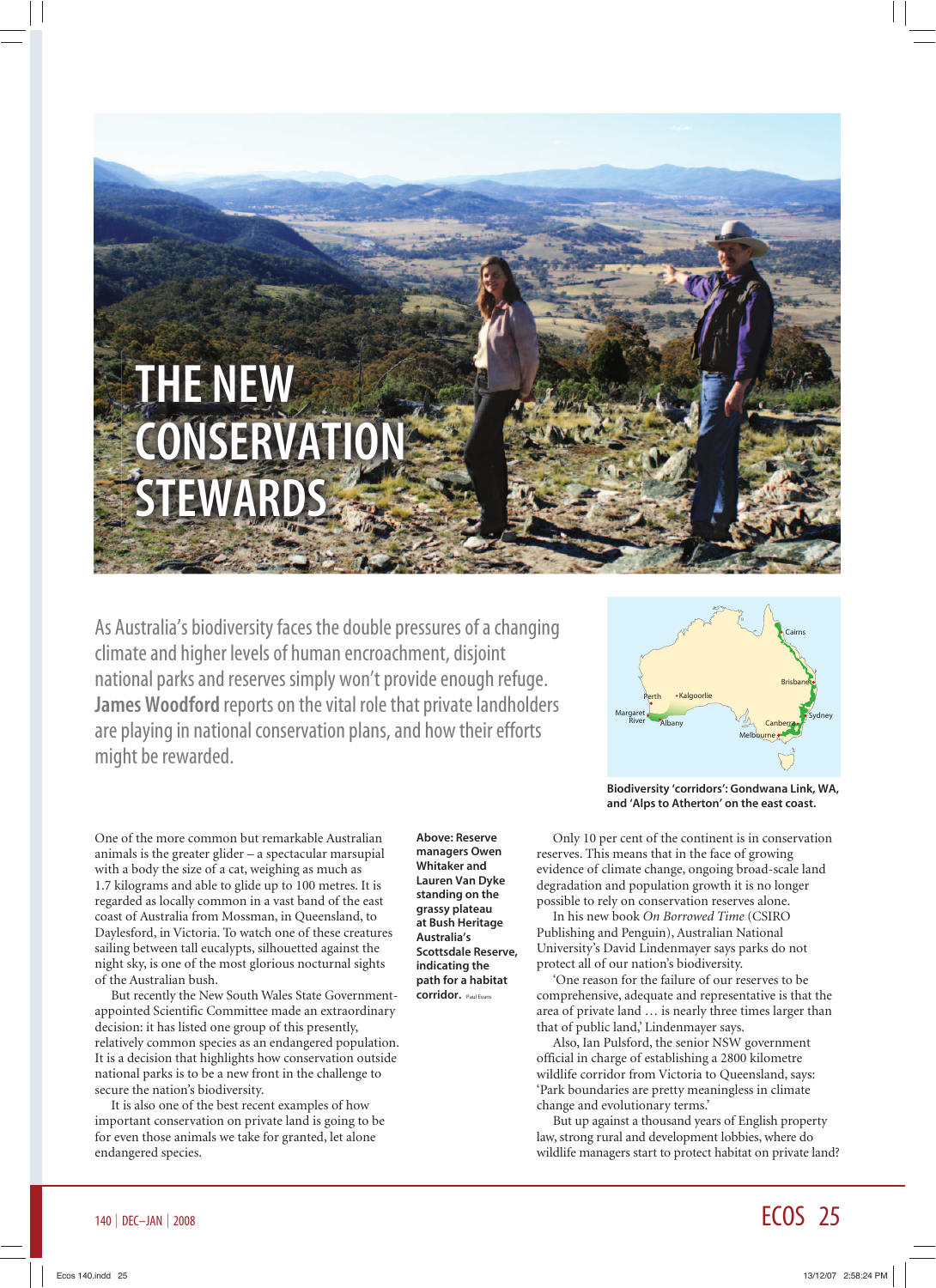All three of the existing major mechanisms – volunteer protection by environmentally minded landowners, regulation and incentives – have their limits. And across Australia these mechanisms are currently undergoing a major overhaul. Giant, continental-scale wildlife corridors are being planned and created, and land stewardship programs are being introduced.

## Supporting environmental stewards

In May the federal government announced the \$50 million Environmental Stewardship Programme for landholders to be paid to protect environmentally valuable areas, initially targeting some of the continent's most endangered ecosystems. These are known officially as areas of 'National Environmental Significance.' The initial funding covers the first four years of a potential 15-year program.

'Land managers will compete on the environmental importance of their proposal, the services to protect the asset, duration of expected benefits and cost,' says a federal government briefing paper. 'They will therefore determine their own costs as part of their competitive bid.'

The program won't pay land managers to meet their standard regulatory responsibilities but rather encourages proactive preservation of nationally endangered or vulnerable species and ecological communities, migratory species and wetlands for which Australia has international obligations and natural values associated with world and national heritage.

The first area of significance under the program is the Box-Gum Grassy Woodland – a critically endangered ecological community.

'The Box-Gum Grassy Woodland covers about 405 000 ha through the wheat and sheep belt of Queensland, New South Wales and Victoria and may have about 16 000 land managers within its distribution. It occurs as remnants of varying quality on productive agricultural land and has been reduced to less than 5 per cent of its original extent – much of it needs urgent work. These areas are important habitats for a wide range of plants and animals, including at least 19 rare and threatened species such as superb



The greater glider is common in Australia but faces habitat threats. Esther Beaton Wild Pictures

Noongar representatives plant seeds at the Gondwana Link celebration of the purchase of Peniup, Monjebup and Yarabee reserves in April 2007. Deborah Badger



parrots, regent honeyeaters and squirrel gliders.'

The real difficulty with this program will be enforcement and monitoring. Implementation arrangements are still being worked out and, based on other stewardship programs run by state governments, are still considered the weakness of land stewardship programs.

In a statement released after the government announced the program, the Australian Conservation Foundation, WWF-Australia and The Wilderness Society said taxpayers need to know that they're getting value for money, 'That they're not paying anyone to do what should be done anyway and that the best available science is being used to target environmental action. Incentives must result in proactive biodiversity conservation on private land, not end up as another production subsidy.' That is the aim.

### Manning new relief corridors

Meanwhile the newly listed population of greater gliders is in an area of rapid development within the Eurobodalla Shire, near Moruya on the NSW South Coast, ringed by an impassable moat. The ocean is to their east, the Princes Highway and large tracts of farmland to their west, and estuaries block migration to their north and south.

Almost every week another huge hole is punched into the forest, by the clearing of 'unproductive' rural land for subdivisions. The land may never have been any good for agriculture but it supports a suite of magnificent creatures, including greater gliders.

The listing will force Eurobodalla Shire Council and the state's Department of Environment and Climate Change to draw up plans to try to recover the species. Development applications will likely have to take into account the retention by private landholders of the large gum trees the species depends upon.

Like the greater gliders, more and more native creatures are going to find themselves stranded on islands of habitat – an archipelago of biodiversity, where species are extremely vulnerable to local ecological events and inbreeding. The job of wildlife managers will increasingly revolve around keeping these populations alive until their isolation on private land can be broken.

The difference between the nation having an archipelago of separated conservation reserves and a connected system of land, where biological systems can have a chance of surviving in the long term, depends on getting landholders more involved in better managing their properties for environmental outcomes.

The good news for the Eurobodalla gliders is that the NSW Government, in partnership with groups such as Bush Heritage Australia and Greening Australia, has recently announced it is embarking on the creation of a 2800-kilometre-long biodiversity corridor stretching from the Alps in Victoria to Atherton in Queensland. One of the main 'tributaries' that will flow into this vast corridor is called Kosciuszko to the Coast – when complete it will be a highway for wildlife stretching from the ocean, near Moruya, to the top of Australia. Private land will be critical if the corridor is to secure the longterm future of the greater gliders and other species.

Ian Pulsford, Connectivity Manager with the NSW Department of Conservation and Climate Change, is possibly the first government official charged with the responsibility for connectivity conservation across an entire state. He is heading up the team behind the 'Alps